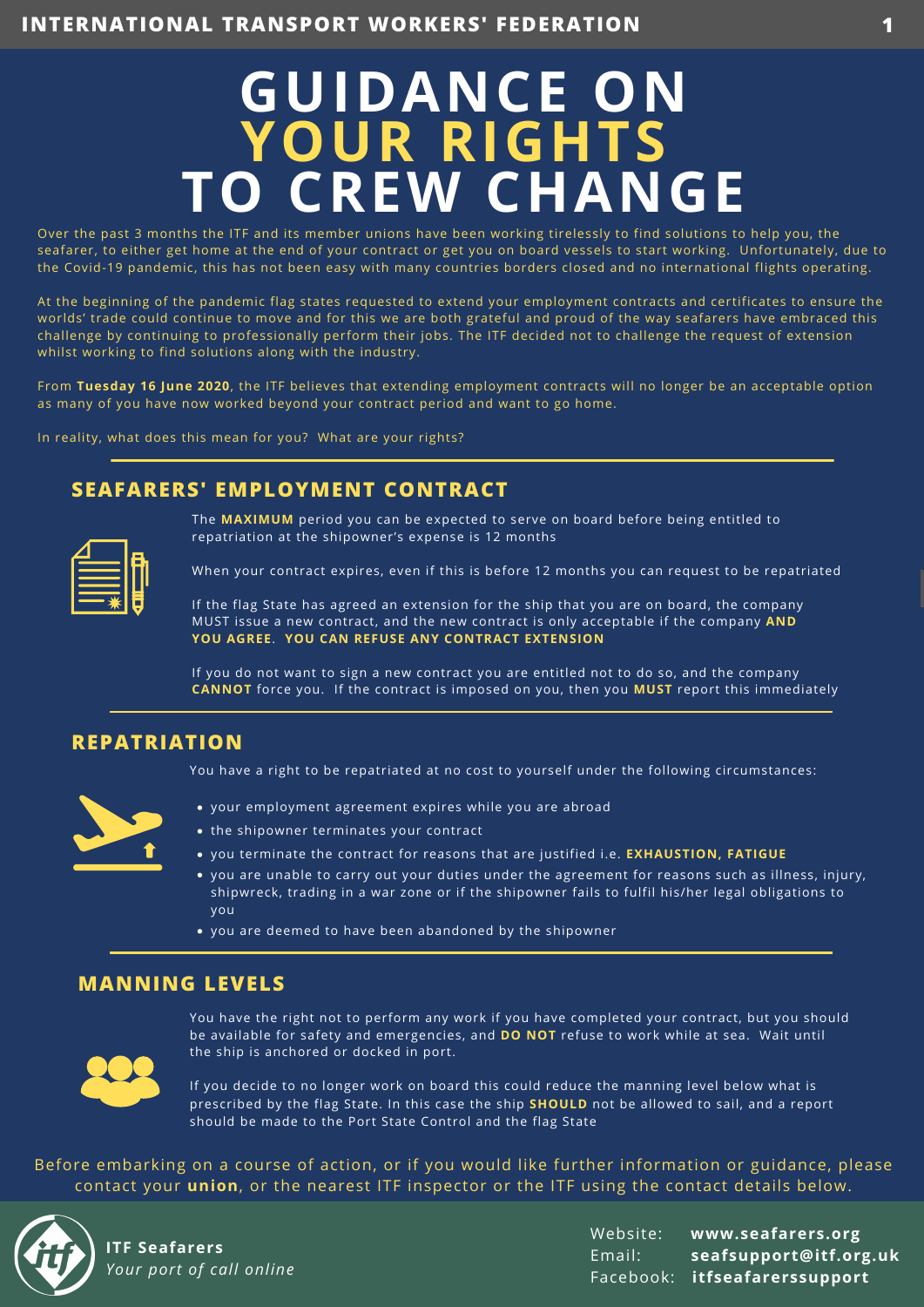## **SHORE LEAVE**



You are entitled to shore leave to **BENEFIT** your health and well-being and consistent with the operational requirements of your position.

#### **HEALTH & SAFETY**



You are entitled to live and work in a **SAFE** and **HYGENIC** environment where a culture of safety and health is actively promoted. Safety and health on board has to be regulated by the laws of the flag State, taking into account international standards

For ships with more than 5 crew there should be a designated safety committee or representative who should report to the company any health hazard or breach of safety, this can also include when seafarers are fatigued, shortage of manning etc. The company have to react accordingly

## **MEDICAL CARE**

Whilst you are on board you must be able to **PROTECT** your health and have prompt access to medical care, including dental care, should you need it. The flag State is responsible for standards of health protection on the vessel and for promoting health education programmes on board

You should not be worse off than people working ashore. This means you should have **PROMPT ACCESS** to necessary medicines, medical equipment and facilities for diagnosis and treatment as well as medical information and expertise



All States that have signed the Convention must give you **ACCESS** to **MEDICAL CARE** if you are in urgent need of it whilst in their territory. When in port you should be able to **visit a doctor or dentist without delay**. You should be able to get medical care and health protection free of charge, though the level of provision may vary according to national law

You should have access to:

- Outpatient treatment for sickness and injury
- Hospitalisation if necessary
- Facilities for dental treatment, especially in cases of emergency
- Hospitals and clinics for the treatment of disease

You should be admitted promptly regardless of nationality or religious belief and, where possible and necessary, you should receive continuing treatment. Ships' Captains and medical personnel on board and ashore must use a standard medical report form which must be kept confidential

## **ISM CODE**



The International Safety Management (ISM) code also states that the Company should ensure that the Safety Management System (SMS) operating on board the ship contains a clear statement emphasising the master's authority

The Company should establish in the SMS that the master has the overriding authority and the responsibility to make decisions with respect to safety and pollution prevention, and to request the Company's assistance to address issues that may impact on the health of seafarers and the safety of ships

Before embarking on a course of action, or if you would like further information or guidance, please contact your **union**, the nearest ITF inspector or the ITF using the contact details below.



**ITF Seafarers** *Your port of call online*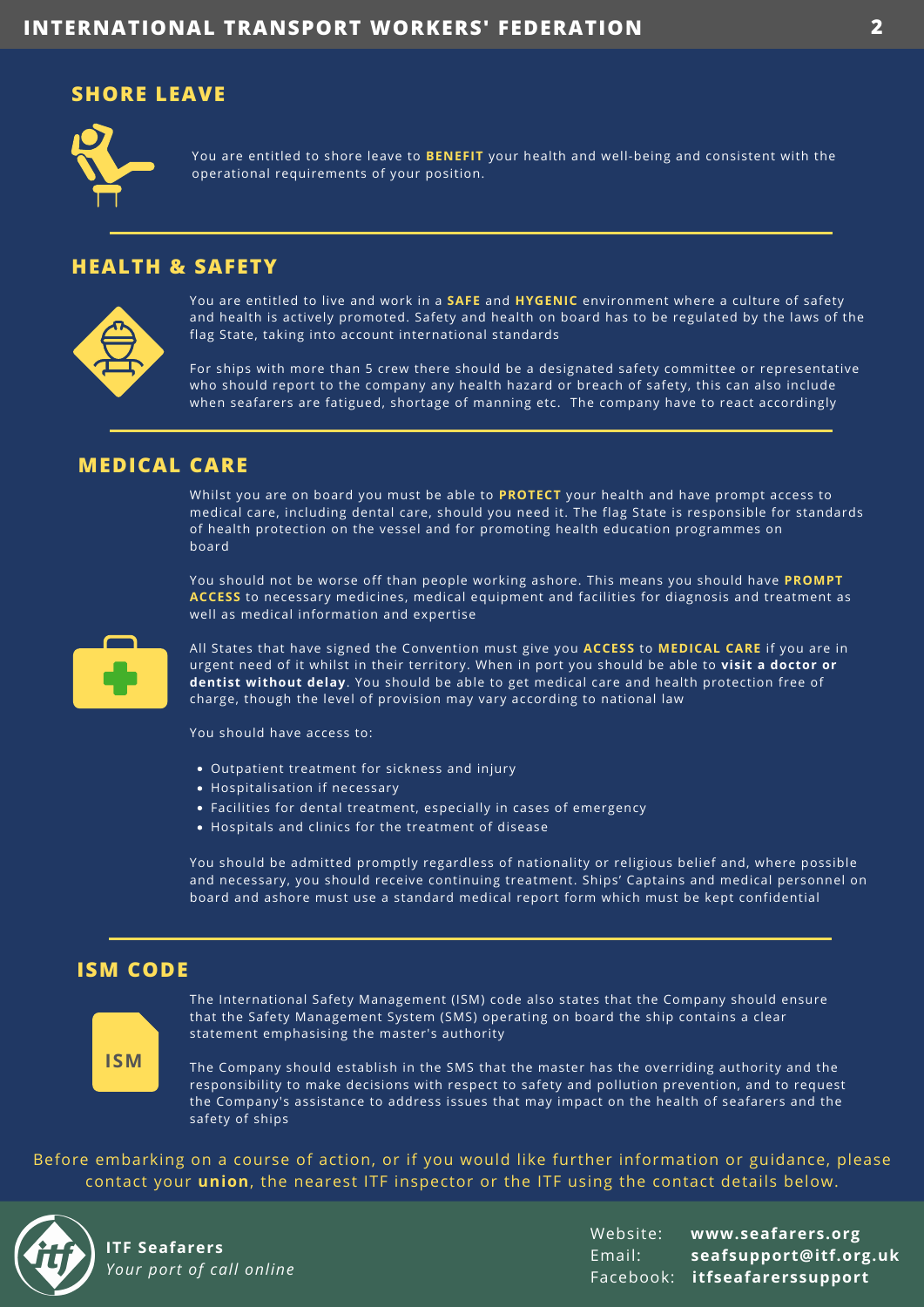## **ON-BOARD COMPLAINTS HANDLING PROCEDURE**

There must be a on-board complaints handling procedure in place on board your ship enabling you to make a complaint about breaches of the Convention and your rights, including the right to live and work in decent conditions. It must be handled fairly, effectively and promptly. Make sure you get a clear understanding of the time limits for dealing with your complaint, especially if the matter is serious.

If you have been forced to sign a contract against your will you should start the on-board complaints procedure. You have the right to be accompanied as part of the complaints procedure or be referred to the ITF to be represented, in order to avoid victimisation.

Your complaint should be handled by the flag State and they cannot ignore it.

You should receive the result of your complaint in writing, so that you have proper evidence that your case has been discussed and handled accordingly.



Before embarking on a course of action, or if you would like further information or guidance, please contact your **union**, the nearest ITF inspector or the ITF using the contact details below.



**ITF Seafarers** *Your port of call online*